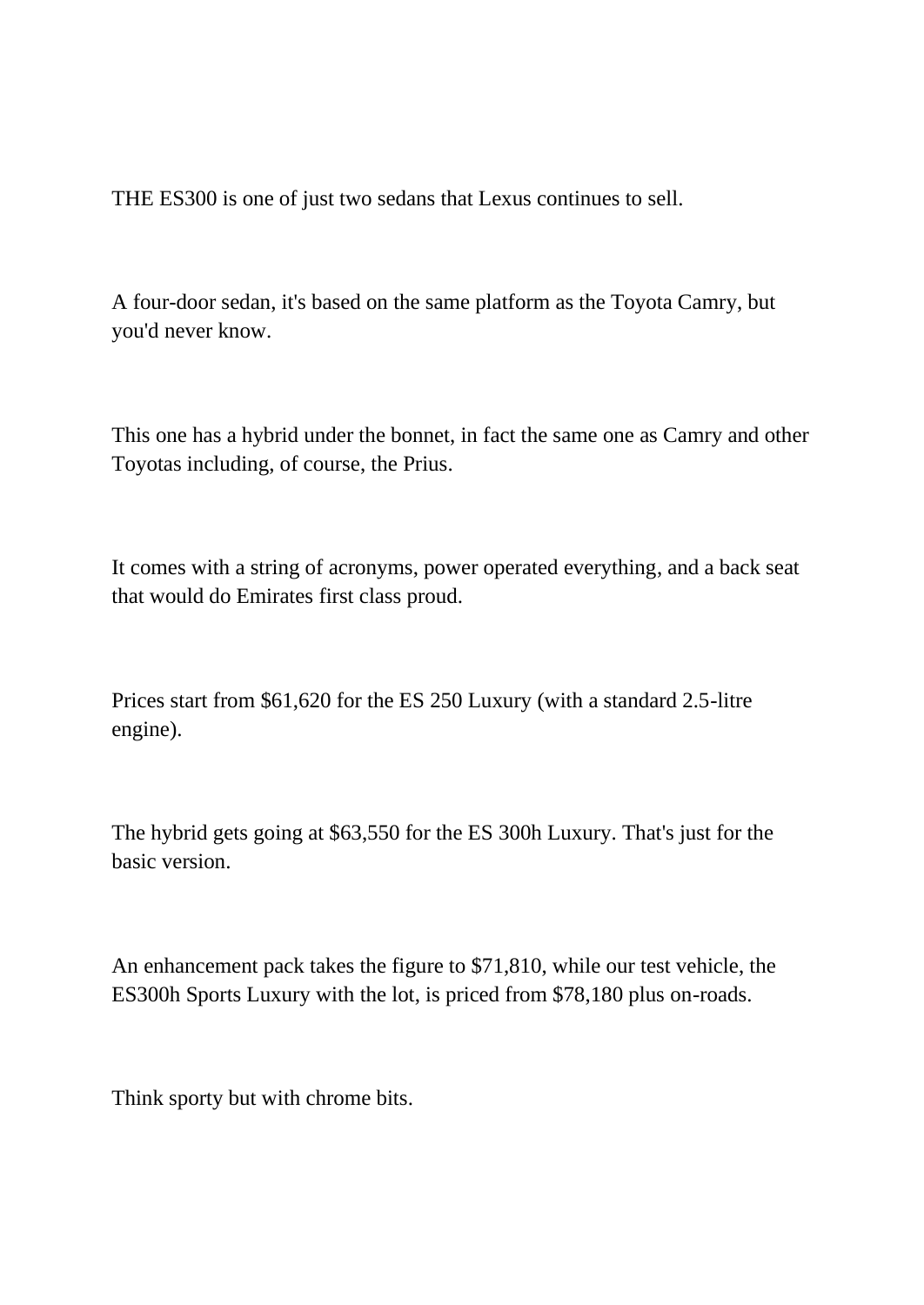Alternatively, there's a more focused F Sport version, priced from \$72,930, or \$76,530 with the enhancement pack.

Lexus expects 85 per cent of customers will opt for the hybrid.

You get plenty of kit for the price too, like a large double quarter pounder meal with a couple of hot apple pies - hold the salad.

Goodies include leather-accented upholstery, bamboo trim inlays, tri-zone climate control with Nanoe X, heated steering wheel, power adjust steering, heated 10-way power adjust front seats, along with power recline and heated rear outboard seats, side door blinds and push-button rear sunshade.

There's also keyless entry and start, a smallish moonroof, self-dimming interior mirror, LED headlights, auto high-beam, adaptive cruise control, head-up display, and road sign recognition and powered boot lid.

The reclining rear seats also feature a centre armrest housing the rear control panel, allowing rear occupants to adjust the rear sunblind, seat heating, and angle and audio system.

Infotainment consists of a huge 12.3-inch touchscreen, with DAB+ digital radio, satellite navigation with voice control, 17-speaker Mark Levinson audio and Apple CarPlay and Android Auto compatibility, plus twin-front and twin-rear USB-C ports.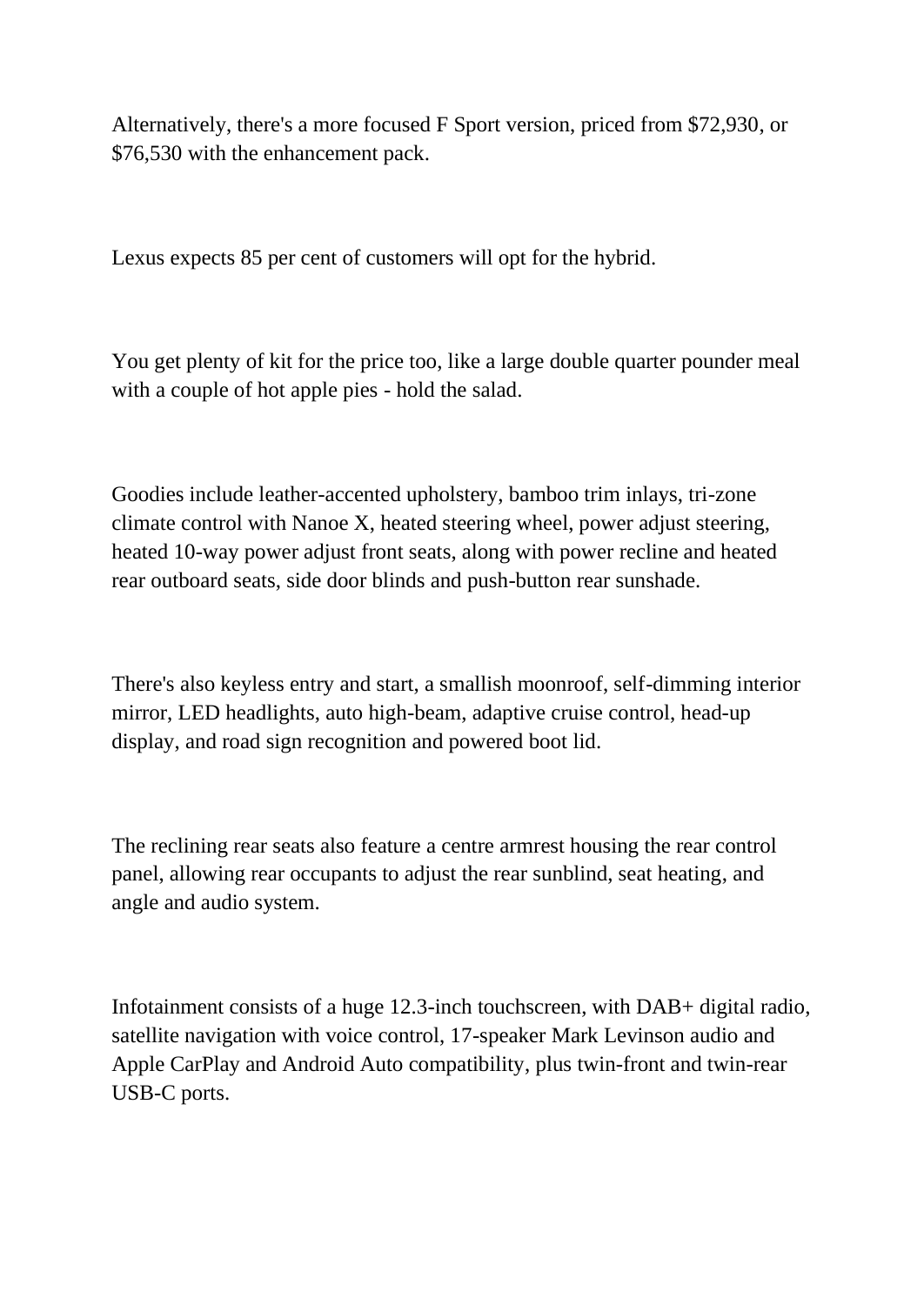Safety is five-star and comprises 10 airbags, pop-up bonnet, auto emergency braking with pedestrian and daytime cyclist detection, intersection assist with turn assist, and emergency steering assist.

There's also lane trace assist, blind-spot monitor, rear cross-traffic alert, and parking support brake with parking sensors.

Lexus Connected Services includes SOS call, automatic collision notification, and stolen vehicle tracking.

ES is covered by a four-year, unlimited-kilometre warranty, with servicing capped at \$495 for the three services at an interval of 12 months or 15,000km.

There's no real mention of it, even in the specs, but the hybrid is front-wheel drive.

Rear-wheel drive, a match for Benz and BMW, was a thing in the early days of the brand.

Only the exey flagship LS retains rear-wheel drive.

In fact, apart from LS, it's the only sedan remaining in the line-up, as the emphasis switches to SUVs.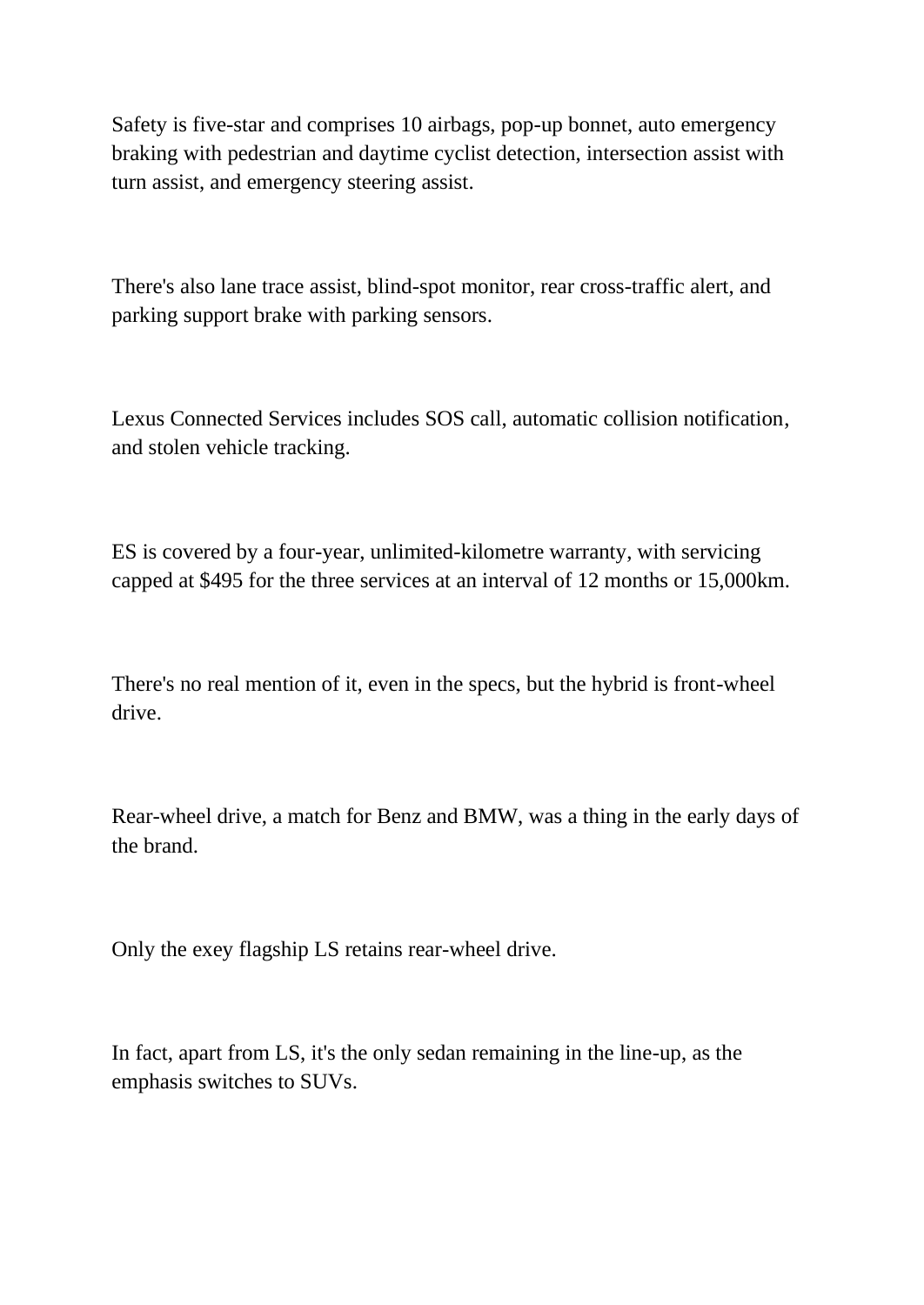The petrol engine in the ES produces 131kW of power at 5700 rpm and 221Nm of torque, from 3600-5200 rpm.

But that's only half the story, because the electric motor adds another 88kW and 202Nm, although the total is pegged at 160kW (no details of torque).

The self-charging system drives the front wheels through a CVT-style continuously variable transmission, but one that offers various drive modes as well as the ability to change gears sequentially, with six steps, or gears, to play with.

This model rides on conservatively styled 18-inch alloys with 235/45 Dunlop SP Sport Maxx rubber, and a space saver tucked in the boot.

The dash from 0 to 100km/h takes a claimed 8.9 seconds, while top speed is limited to a measly 180km/h.

Two funny little handlebar-like controls above the instrument cluster provide access to traction off, as well as Eco, Normal and Sport modes.

No wonder my fingers couldn't find a sport button.

The dash itself features a single large analogue-style speedometer that is digital, able to display speed prominently in the centre, where it's ringed by a tacho.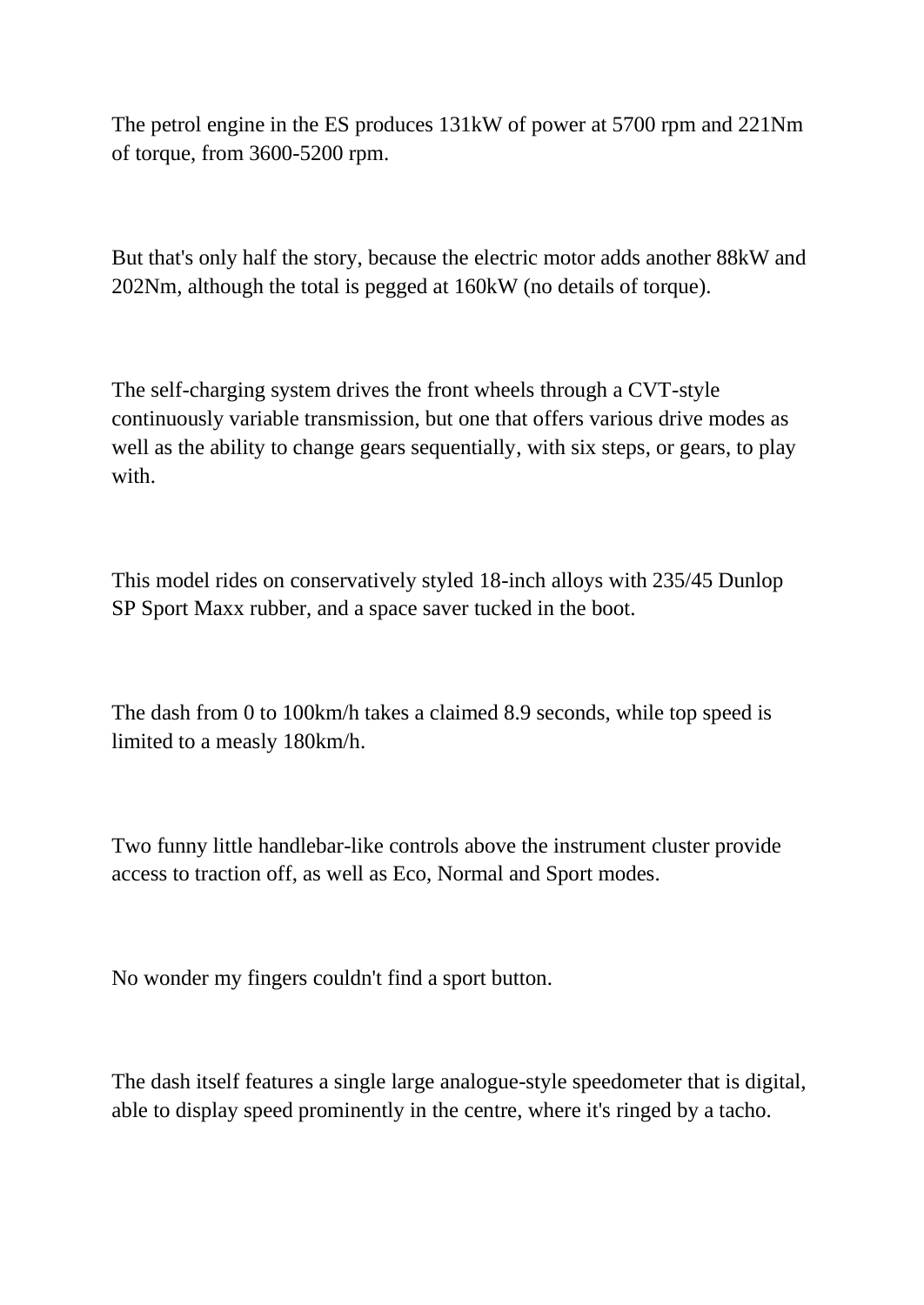A smaller screen to the left displays other useful information, including fuel consumption, while two fair dinkum analogue gauges to the right are devoted to fuel and temperature.

It's all there, it just looks rather plastic.

To the left of the instrument cluster is the enormous 12.3-inch touchscreen, with an analogue clock nestled to the right (a distinguishing feature of the brand).

The cabin of our test vehicle was finished in a combination of tan and grey tones, with comfy perforated leather seats.

Down in the centre console is our old friend the trackpad, useful for just about nothing - certainly on the move.

A wireless mobile phone charge pad hides in the console box.

I remember driving the previous ES at launch in 2013 when the hybrid was introduced.

It was huge inside, with loads of rear legroom and used hardly any fuel, making it perfect for hire car duties.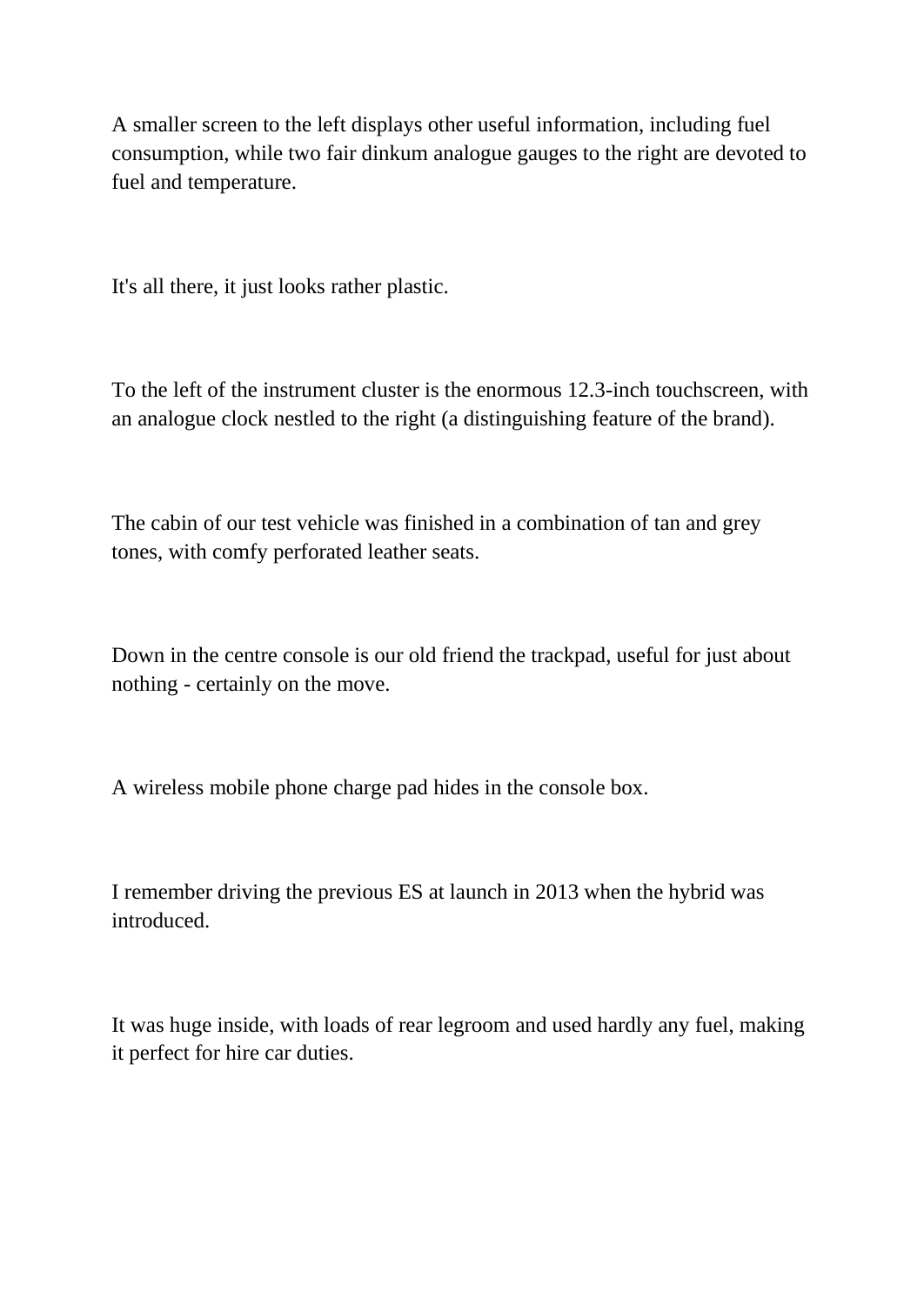The current model is even larger, but for some reason doesn't seem to have the same amount of rear legroom.

Maybe it's an illusion, maybe they made the boot bigger instead.

Again, it's all there, it just doesn't feel as opulent as it once did and the hybrid powertrain and rasp from regenerative braking is not conducive to the library quiet interior for which Lexus is noted.

If active noise cancellation is present, who switched it off?

At the same time, it's undeniably big, classy, and comfortable, and doesn't use much fuel.

You've got to like that.

For some reason, Sport Luxury misses out on the adaptive suspension from F Sport, even though it is positioned at the top of the range.

Instead, it gets a single-setting passive system, skewed towards better handling.

Push the start button and the engine doesn't spring to life.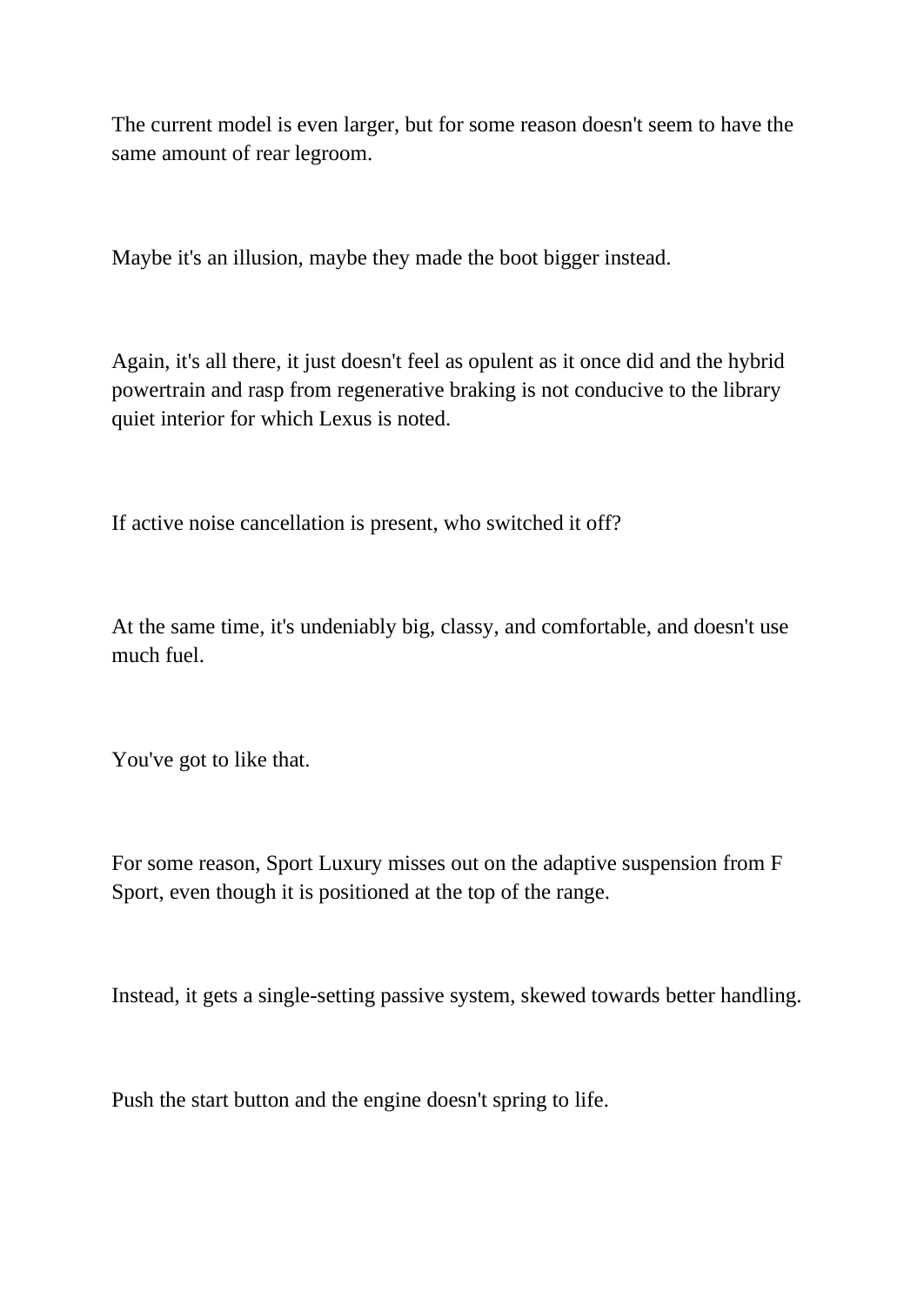The system becomes ready which means you're good to go.

Compared to a Euro it's a disappointing start, but one that is repaid in spades when it is time to fill up.

Hybrid rules.

Once underway, performance is adequate, but far from exciting, with the usual noise, vibration and harshness that goes with a hybrid.

It feels quicker off the line than the figures suggest, but you need to stick the boot in when it comes to hills and overtaking, and even then, it's not convincing.

The ride is compliant, with a big car feel most of the time, like Falcons and Commodores of old, but becomes harsh and unforgiving when it encounters potholes and particularly speed humps.

Switched to manual mode and using the paddles to change gear, however, the car emerges from behind the economical, emissions-friendly facade.

It sits flat and corners impeccably, with plenty of grip and no hint of breakaway, no mean feat considering the weight of the battery pack under the rear seat.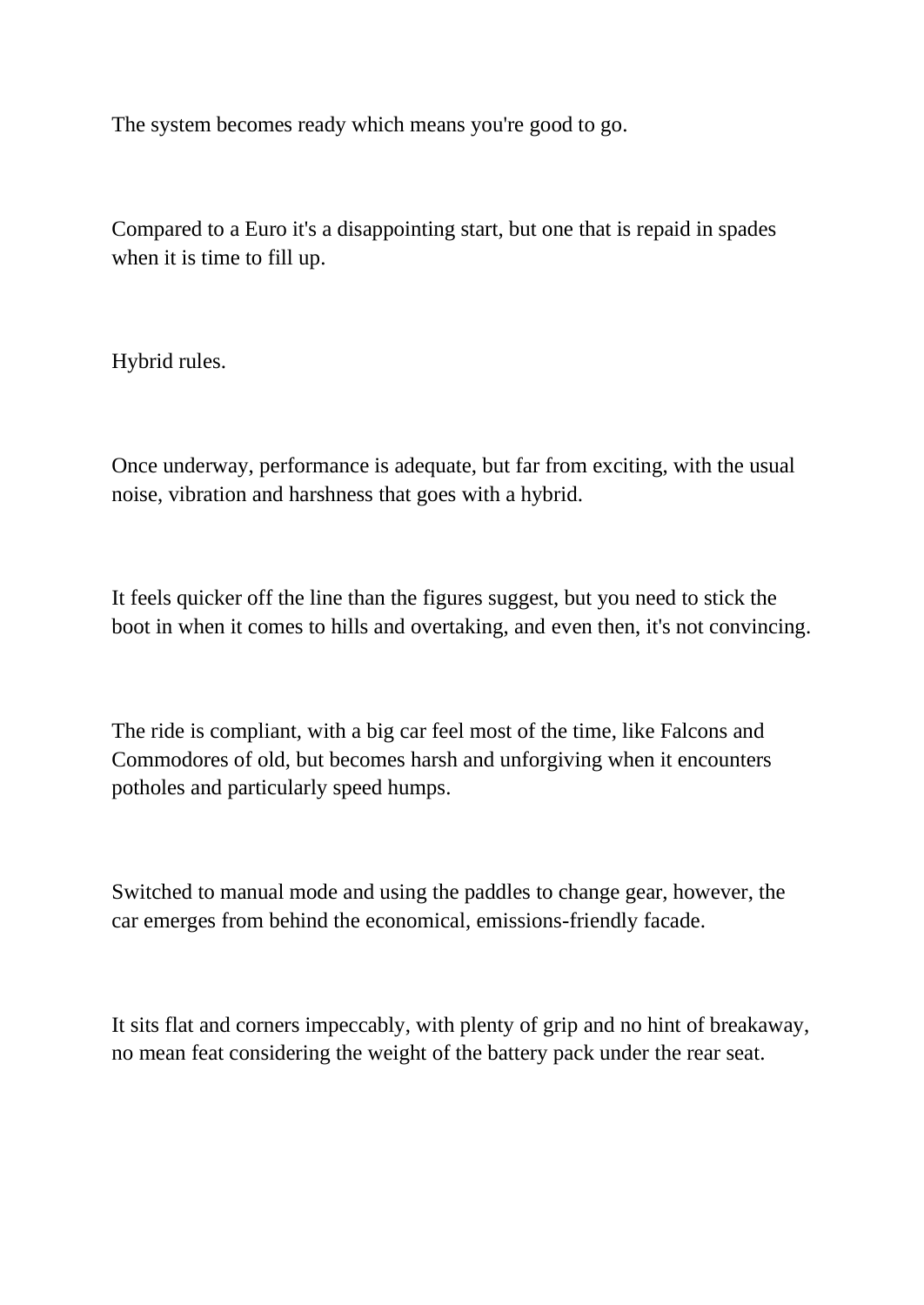On another note, the navigation is slow to respond and locked out once the car is moving, and good luck trying to change the map orientation and keep it there.

Likewise, try cancelling a destination.

We couldn't do it from the screen. It was necessary to use the good for nothing trackpad (oh, it is good for something).

With fuel consumption rated at 4.8L/100km, we were getting 5.2 from the 50 litre tank after more than 540km. And it prefers 95 premium unleaded.

## **What we like?**

- Standout looks
- Excellent fuel economy
- Lots of rear legroom
- Huge touchscreen
- Rear air conditioning

## **What we don't like?**

- Lifeless drive feel
- Instrument cluster looks plastic
- Doesn't feel as luxurious as previous models
- Plunging roofline makes back-seat entry awkward
- ●

I was getting ready to hate this car.